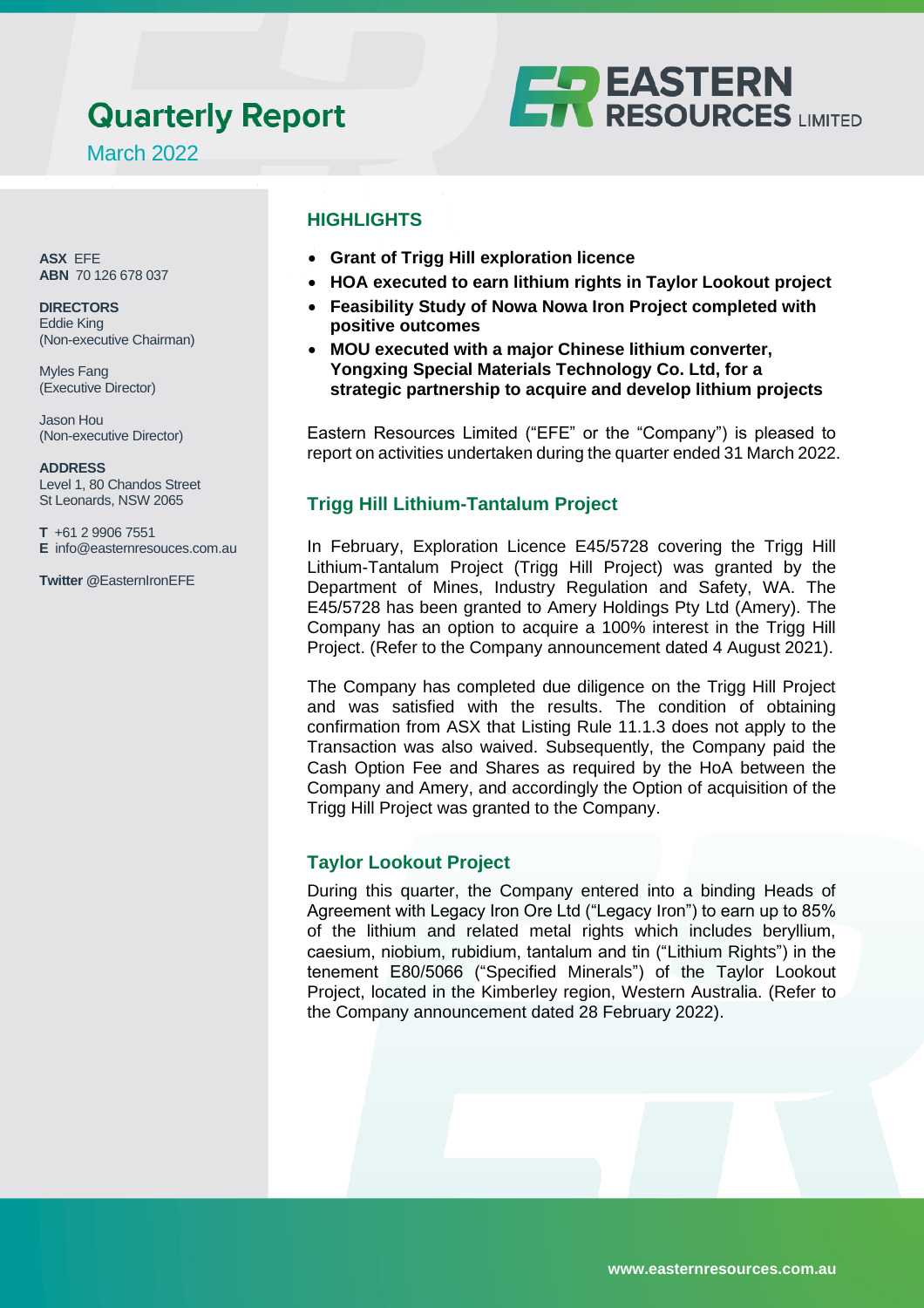



Figure 1 Location of Taylor Lookout Project

The Taylor Lookout Project is located approximately 80 km southwest of Halls Creek in the Kimberley region, and is situated within the Halls Creek Orogen, where a number of small leucocratic granite plutons of the Sophie Downs Suite have intruded the metasediments and metavolcanics of the Halls Creek Group. The Sophie Downs granitoids have a composition consistent with 'fertile granites' and are the likely source of fractionated pegmatites containing minerals of tin, tantalum and lithium with the Mount Dockrell pegmatite field. Two of the granite plutons and associated pegmatites occur within the Taylor Lookout Project. Pegmatites have been mapped but no records on mineralogy of the pegmatites are available however the presence of the minerals tantalum within heavy mineral concentrates is a strong indication of increased fractionation in some of the pegmatites.

Tin (cassiterite) and tantalum was first discovered in Columbian Creek and in source pegmatites in 1927. Cassiterite was mined in Columbium Creek, which is 0.5km to 2km west of the tenement. Exploration for tungsten during 1980's in the areas surrounding the Taylors Lookout and Frog Creek monzogranite plutons was successful in locating tin and tungsten skarns. Stream sediment sampling has been identified anomalous tantalum and niobium in the headwaters of the Columbium Creek north and south branches draining the margins of the granite plutons within the Taylor Lookout Project.

Pegmatites are common in the Taylor lookout area, proximal to fertile granite plutons. The presence of tantalum in the creeks draining these areas indicates that potential exists for fractionated pegmatites potentially hosting lithium minerals. No systematic follow-up exploration for tantalum has been undertaken on the Taylor Lookout Project. No exploration has been undertaken on pegmatites or for lithium on the tenement.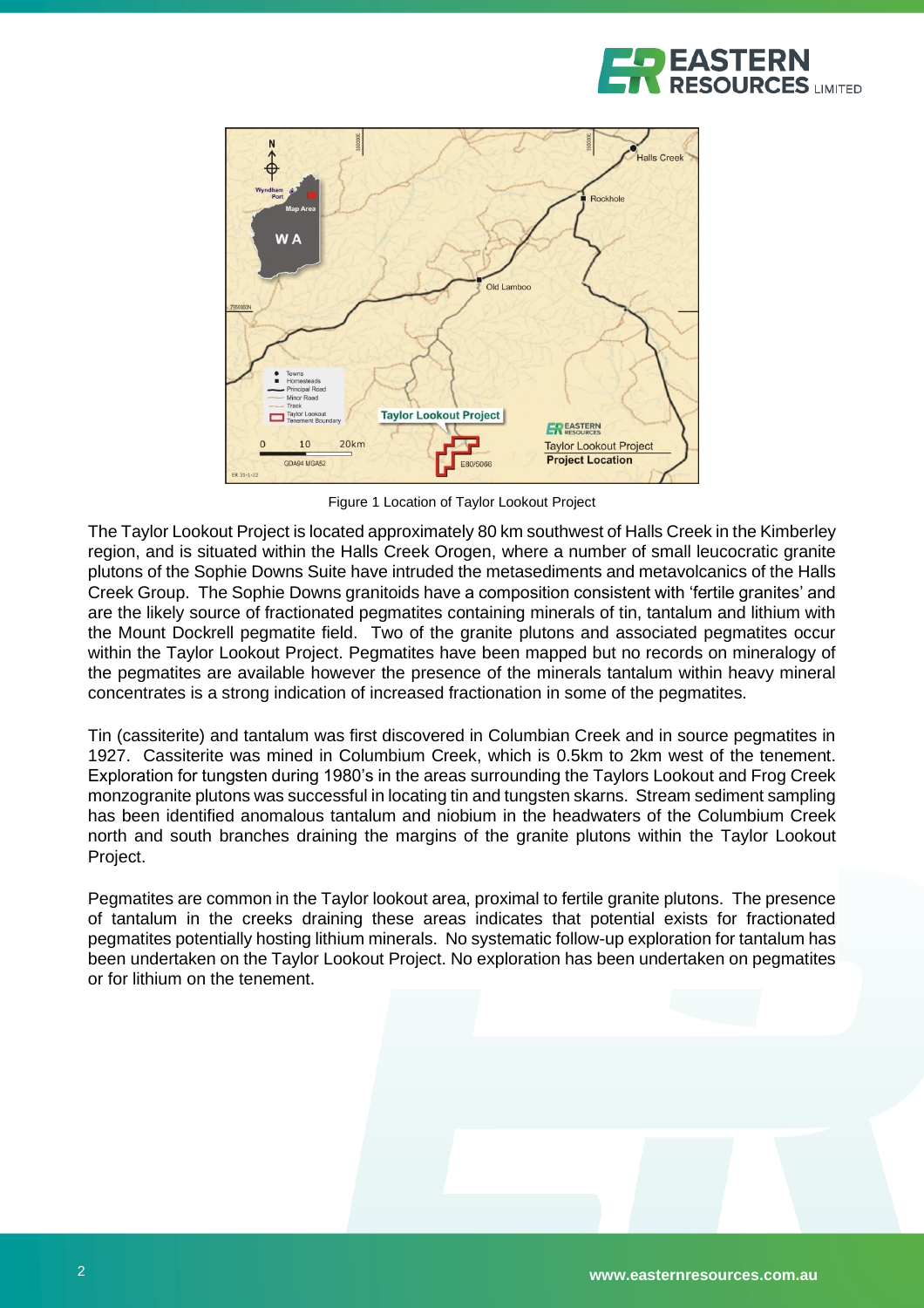



Figure 2 Taylor Lookout Project Geology

Eastern Lithium Pty Ltd ("Eastern Lithium"), a wholly owned subsidiary of the Company, will acquire up to 85% of the Lithium Rights for tenement E80/5066 of the Taylor Lookout Project (the "Transaction"), on the following key terms:

- 1. EFE to pay Legacy A\$50,000, within 5 business days on the date when the conditions precedent are satisfied ("Earn-in Commencement Date").
- 2. Conditions precedent:
	- (a) EFE is satisfied with the results of the due diligence investigations in respect of the Transaction (30 day due diligence period from the date of execution of this HOA applies);
	- (b) Eastern Lithium and EFE obtaining all legal, regulatory and shareholder approvals necessary for it to undertake the Transaction (if any); and
	- (c) Legacy Iron obtaining all legal, regulatory and shareholder approvals necessary for it to undertake the Transaction (if any).
- 3. Eastern Lithium holds the following earn-in rights.
	- (a) Eastern Lithium is entitled to earn a 51% beneficial interest in the Lithium Rights ("Stage 1 Interest") by spending not less than A\$400,000 on exploration expenditure on the Tenement during the first 24 months following the Earn-in Commencement Date ("Stage 1 Earn-in Period"); Eastern Lithium has the right to withdraw at any time provided A\$200,000 has been spent on exploration expenditure in the first 12 months following the Earn-in Commencement Date;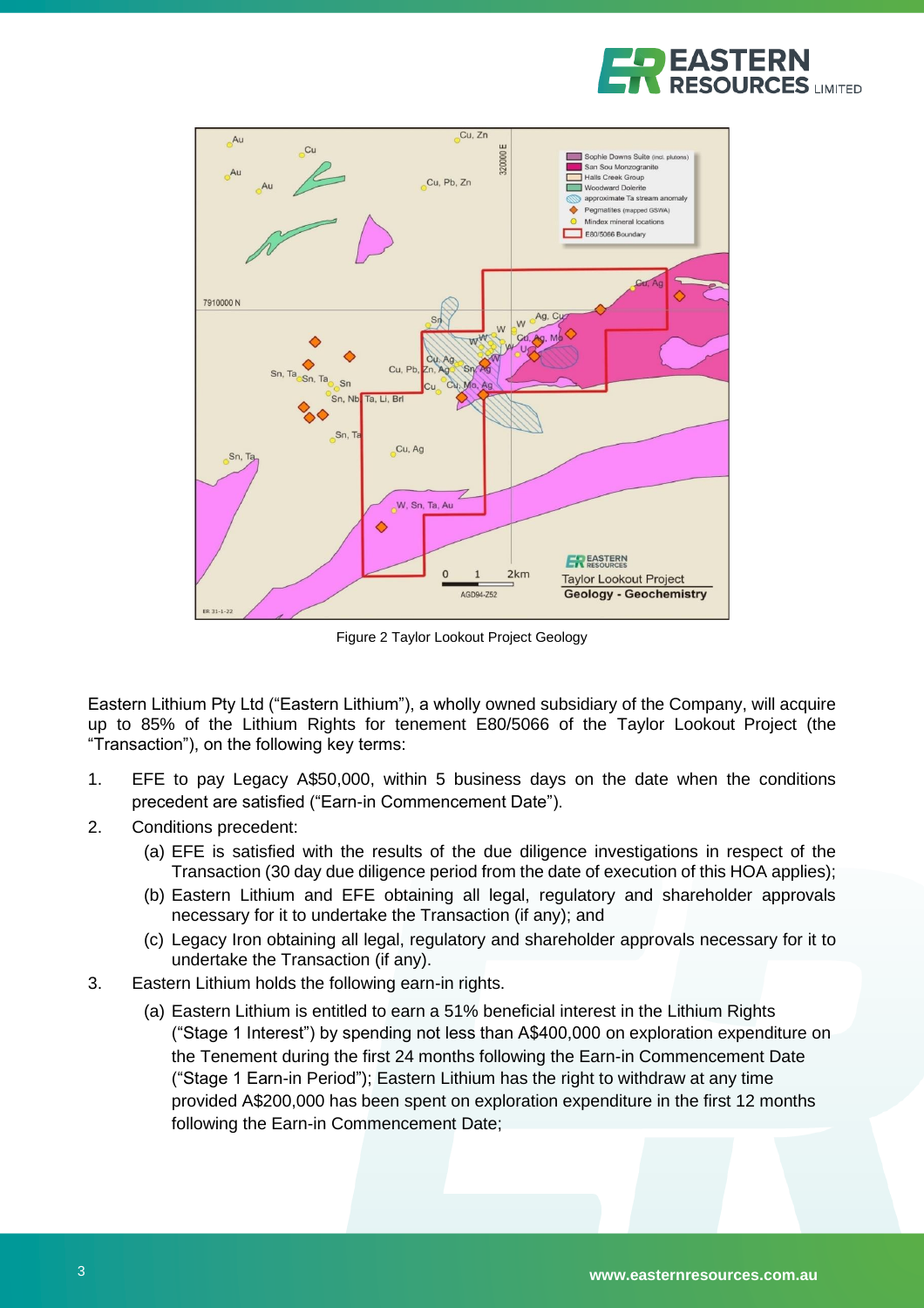

- (b) Eastern Lithium is entitled to earn a further 19% beneficial interest in the Lithium Rights ("Stage 2 Interest") by spending not less than A\$400,000 on exploration expenditure on the Tenement during the 24 months immediately following acquisition of the Stage 1 Interest ("Stage 2 Earn-in Period"); and
- (c) Eastern Lithium is entitled to earn a further 15% beneficial interest in the Lithium Rights ("Stage 3 Interest") by completing a pre-feasibility study (as defined by Clause 39 of the 2012 Edition of the JORC Code) on the Tenement during the 24 months immediately following acquisition of the Stage 2 Interest (or as otherwise agreed by the parties) ("Stage 3 Earn-in Period"). .
- 4. Upon Eastern Lithium acquiring the Stage 1 Interest, Eastern Lithium and Legacy Iron will form an unincorporated joint venture ("Joint Venture") for the exploration and development of Lithium Rights on the following basis:
	- (a) Eastern Lithium will become the Manager of the Joint Venture;
	- (b) the joint venture parties will contribute funding to the Joint Venture on a pro-rata basis once Eastern Lithium has acquired the Stage 3 Interest (or earlier if Eastern Lithium elects not to earn the Stage 2 Interest or Stage 3 Interest);
	- (c) where a party is unable to meet its required proportionate expenditure for the Joint Venture or elects not to contribute, industry standard dilution clauses will apply;
	- (d) if the Joint Venture interest of a party is diluted to 10% or less, then that party will be deemed to have withdrawn from the Joint Venture and its Joint Venture interest will automatically convert to an entitlement to a 2% net smelter royalty; and
	- (e) such other principal terms reasonable for a joint venture relationship of this nature.
- 5. The HOA sets out the principal terms governing the mineral sharing arrangement that will exist between tenement holder and the holders of the Lithium Rights. These include the following:
	- (a) Legacy Iron will retain legal ownership of E80/5066 as well as all rights pertaining to minerals other than lithium, beryllium, caesium, niobium, rubidium, tantalum and tin in or on the Tenement;
	- (b) the parties will exercise their respective rights to minerals in or on the Tenement in such a manner as to minimise interference with or impairment to the other's rights; and
	- (c) where there is an absolute or substantial conflict between any actual or proposed activities of the parties, during the Stage 1 Earn-in Period, the Stage 2 Earn-in Period and the Stage 3 Earn-in Period (as applicable), the activities of the holders of the Lithium Rights will have precedence.
- 6. A party may not dispose or assign of any of its interests under the HOA or in the Tenement to a third party unless it has first offered to assign such interest to the other party on the same terms and conditions as the proposed terms and conditions of the assignment to the third party.
- 7. The Tenement is subject to a native title determination and Eastern Lithium will take an assignment and assumption of the Heritage Agreement affecting the Tenement to the extent of the Lithium Rights being acquired by Eastern Lithium under the HOA.
- 8. EFE has provided a parent company guarantee in favour of Legacy Iron in respect of the performance of obligations and payment of moneys by Eastern Lithium under the HOA. It has also given an indemnity in favour of Legacy Iron in respect of loss or claims relating to the failure of Eastern Lithium to perform, and failing to cause it to perform, its obligations under the HOA.
- 9. The HOA otherwise contains terms, conditions and warranties customary for agreements of this nature.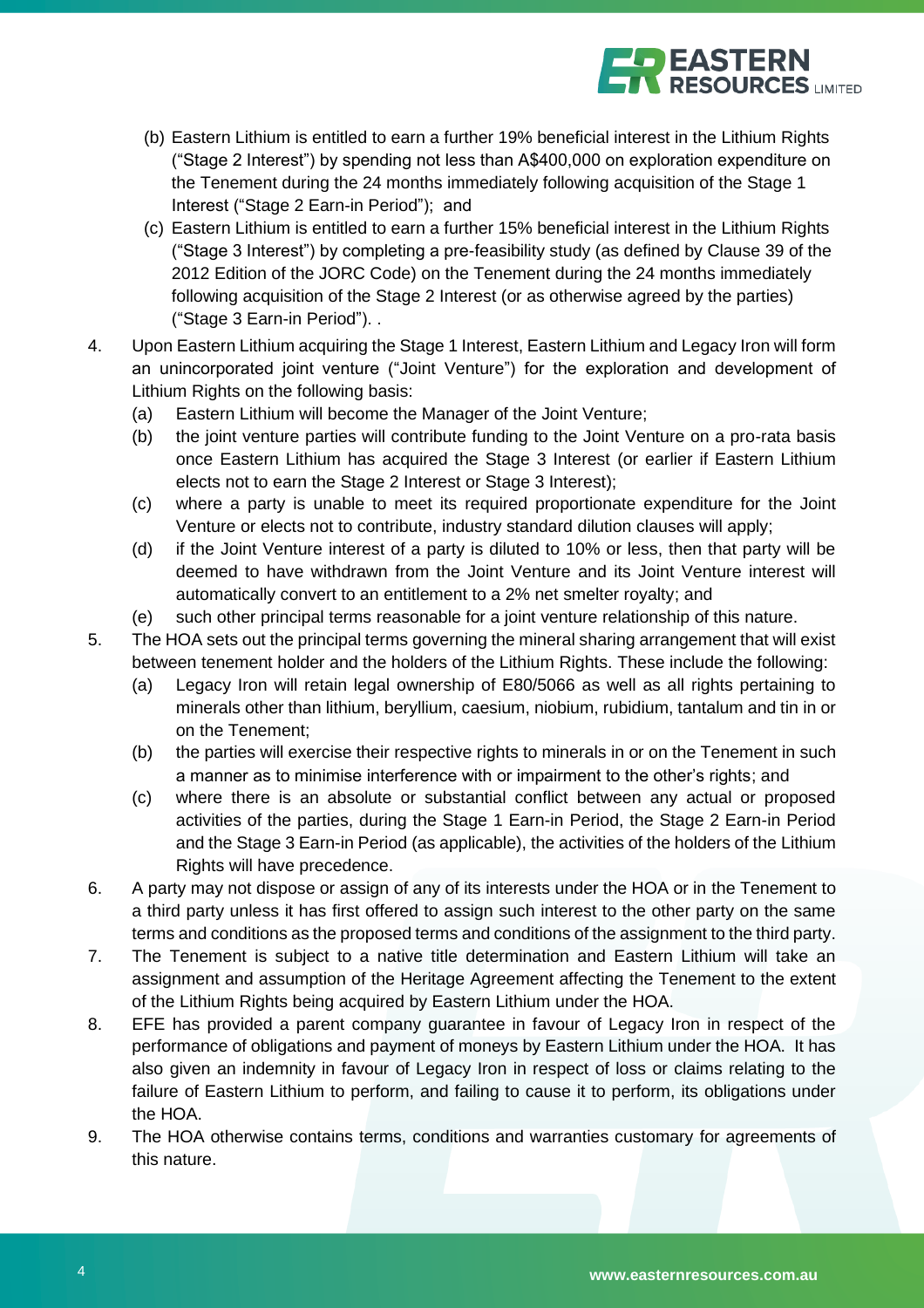

#### **Nowa Nowa Iron Project**

In January 2022, the Company completed the Feasibility Study ("FS") of the Nowa Nowa Iron Project, which confirmed the project economics for a 1.0Mtpa production rate over a 6 year LOM with magnetite direct shipping ore ("DSO") product trucked to the Port of Eden for export. (Refer to the Company Announcement dated 24 January 2022).

Following completion of a positive FS, the Board has approved the commencement of an Environment Effects Statement ("EES") for the Project, and appointed delivery specialist AECOM to lead the EES process. The EES approval process is a one-stop-shop permitting approach, which includes all planning and operating licence requirements for the development and operation of the Project.

During this quarter, an application was submitted to the Victorian Government for the grant of a Mining Licence MIN007876 over the Nowa Nowa Iron deposit in East Gippsland, Victoria.

#### **Feasibility Study of Nowa Nowa Iron Project**

The FS is the third assessment undertaken by EFE for the Project following completion of the Scoping Study in 2012 and Feasibility Study in 2014. The FS has been revised as of January 2022 to reflect the current product philosophy and operational approach, along with updated financial metrics.

The FS shows the Project is technically robust and under the assumptions of the FS would be likely to generate positive financial returns.

#### *Key Outcomes*

The following describes the key elements of the Project's base case:

- Life of mine of approximately 6 years;
- Mining from a single pit, the Five Mile deposit, using conventional drill, blast, load and haul mining methodology;
- Project approximately 1 Mtpa magnetite direct shipping ore (DSO) -30 mm product with average grade of 51.75% Fe over the life of mine;
- Haulage via a trucking operation to the Eden port, 234 km one way from the mine site;
- Approximately 12 14 shipments per annum exported through the port, operated by Pentarch Logistics (ANWE);
- Capital cost of A\$15.7 million (15% contingency);
- Cash operating costs of A\$72.00 per tonne of DSO including royalties (FOB); and
- Pre-tax NPV (8%) of A\$61.94M and IRR of 11.8%.

#### *Project Location*

The Project is located 7 km north of the township of Nowa Nowa, Victoria. It is some 320km by road east of Melbourne, and approximately 234km by road west of the Port of Eden (see Figure 1).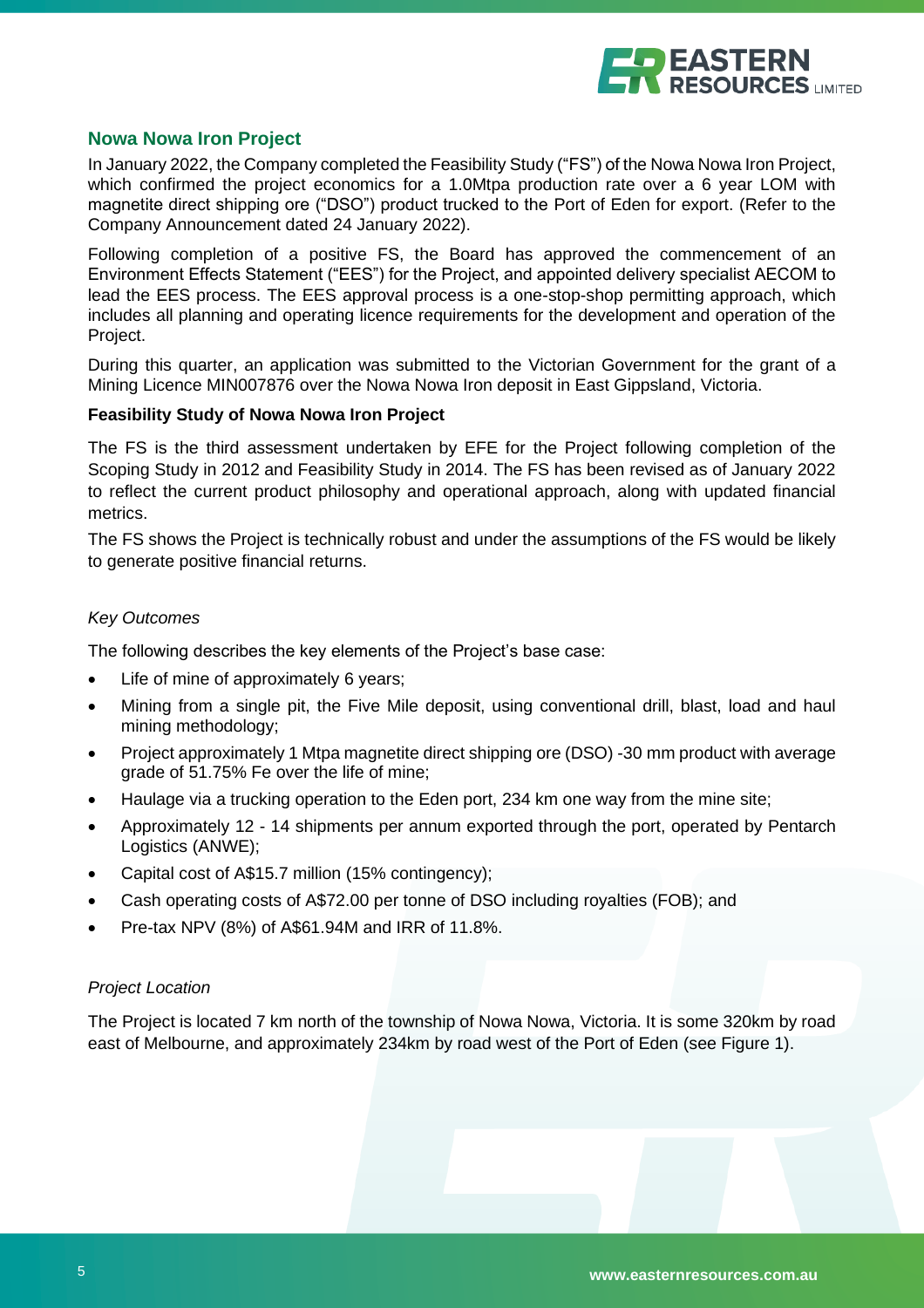



Figure 3 Project Location

## *JORC Mineral Resource*

The Mineral Resource at Five Mile was estimated by H&SC in accordance with the JORC Code 2012. H&SC estimated a total mineral resource of 9.05 Mt with an average iron content of 50.8%Fe, in the Measured, Indicated and Inferred categories as set out in Table 1 below.

| Prospect         | <b>Measured</b> |      | Indicated |      | <b>Inferred</b> |        | <b>Total</b> |      |
|------------------|-----------------|------|-----------|------|-----------------|--------|--------------|------|
|                  | Mt              | Fe % | Mt        | Fe % | Mt              | $Fe$ % | Mt           | Fe % |
| <b>Five Mile</b> | 2.25            | 52.8 | 4.32      | 50.4 | 2.49            | 49.7   | 9.05         | 50.8 |

Table 1 - Five Mile Resource Estimate (cut off of 40% Fe) <sup>1</sup>

## *Project Operation*

The operating strategy is summarised as follows:

- Engage a mining contractor for ore extraction and stockpiling at the ROM pad;
- Engage a mining contractor for crushing plant encompassing all crushing, screening, and stockpiling;
- Engage a road haulage contractor for product haulage from the mine to the port;
- Product unloading, stockpile, reclaim, ship loading and all charges at the port; and
- Miscellaneous indirects and services for the supply of operations infrastructure and support.

The FS indicates a plan to produce magnetite DSO at a 1.0 million tonnes per annum over a sixyear LOM (totally approximately 4.65 million tonnes).

An open cut mine is proposed, with an average waste to ore ratio of 3.22 over the six years mining including pre-strip period. Ore will be crushed and screened to produce DSO lump product ("Product"), with estimated average product grade of 51.75% over the LOM.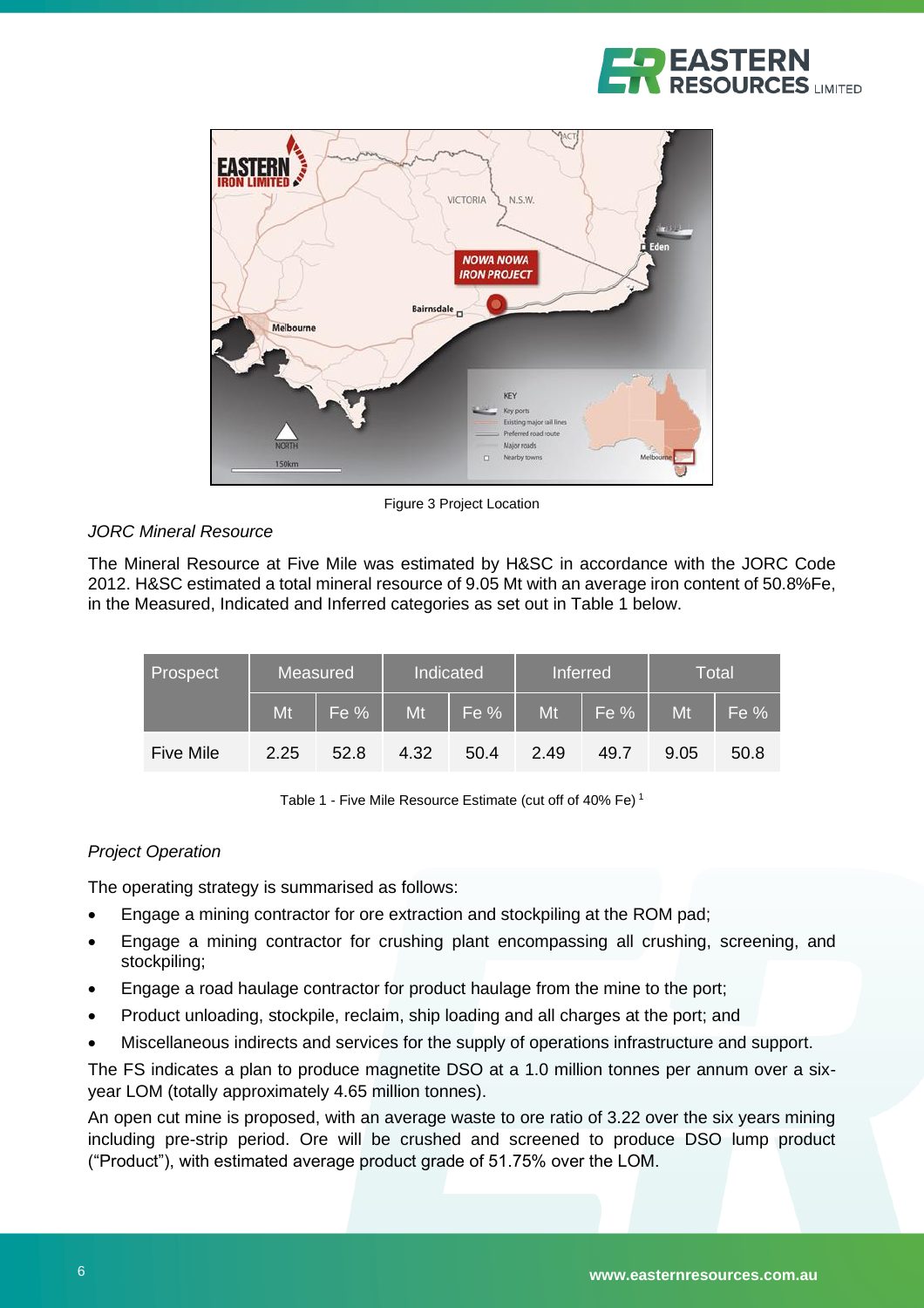

The Product will be trucked from mine to the Port of Eden predominantly by sealed road, where it will be stockpiled prior to being loaded directly into Panamax ship vessels for export to customers.

#### *Estimated Timeframe*

The estimated key milestone dates from the preliminary project execution schedule developed for the purposes of the FS are as follows.

| Activity                           | <b>Milestone Completion Timing</b> |
|------------------------------------|------------------------------------|
| <b>Feasibility Study Report</b>    | January 2022                       |
| <b>Environment Effects Studies</b> | June 2022                          |
| Workplan Approval granted          | June 2023                          |
| <b>Execution commencement</b>      | June 2023                          |
| Operations (mining) commencement   | <b>July 2023</b>                   |

#### *Next Steps*

The FS has determined that the Project is technically feasible, and on the assumption that the FS has positive financial returns. The Company will focus on the following additional works to advance the Project towards development:

- Infill drilling on Five Mile deposit to upgrade existing inferred resources to measured and/or indicated resources;
- Obtaining necessary approvals/ permits;
- Engagement and contract negotiations with key contractors and infrastructure providers;
- Detailed design works for on-site infrastructure and facilities, and for the modification of port facilities required;
- Engaging with potential offtake and financing partners;

## **Nowa Nowa Copper Project**

No exploration work was carried out on Nowa Nowa Copper project.

## **Corporate**

#### **Strategic Partnership with Yongxing to Acquire and Develop Lepidolite Projects**

In February, the Company executed a non-binding Memorandum of Understanding (MOU) with Yongxing Special Materials Technology Co. Ltd. to form a strategic partnership for acquisition and development of lepidolite projects in Australia, on the key terms as follows:

- YONGXING and the Company to establish a long term strategic partnership to identify, acquire and develop lepidolite hosted lithium projects.
- Within 3 months of the execution of the MOU, YONGXING and the Company to enter into a Strategic Partnership Agreement and a Joint Venture Agreement regarding the potential supply of lepidolite concentrates and the potential acquisition and development of lepidolite projects in Australia (Projects).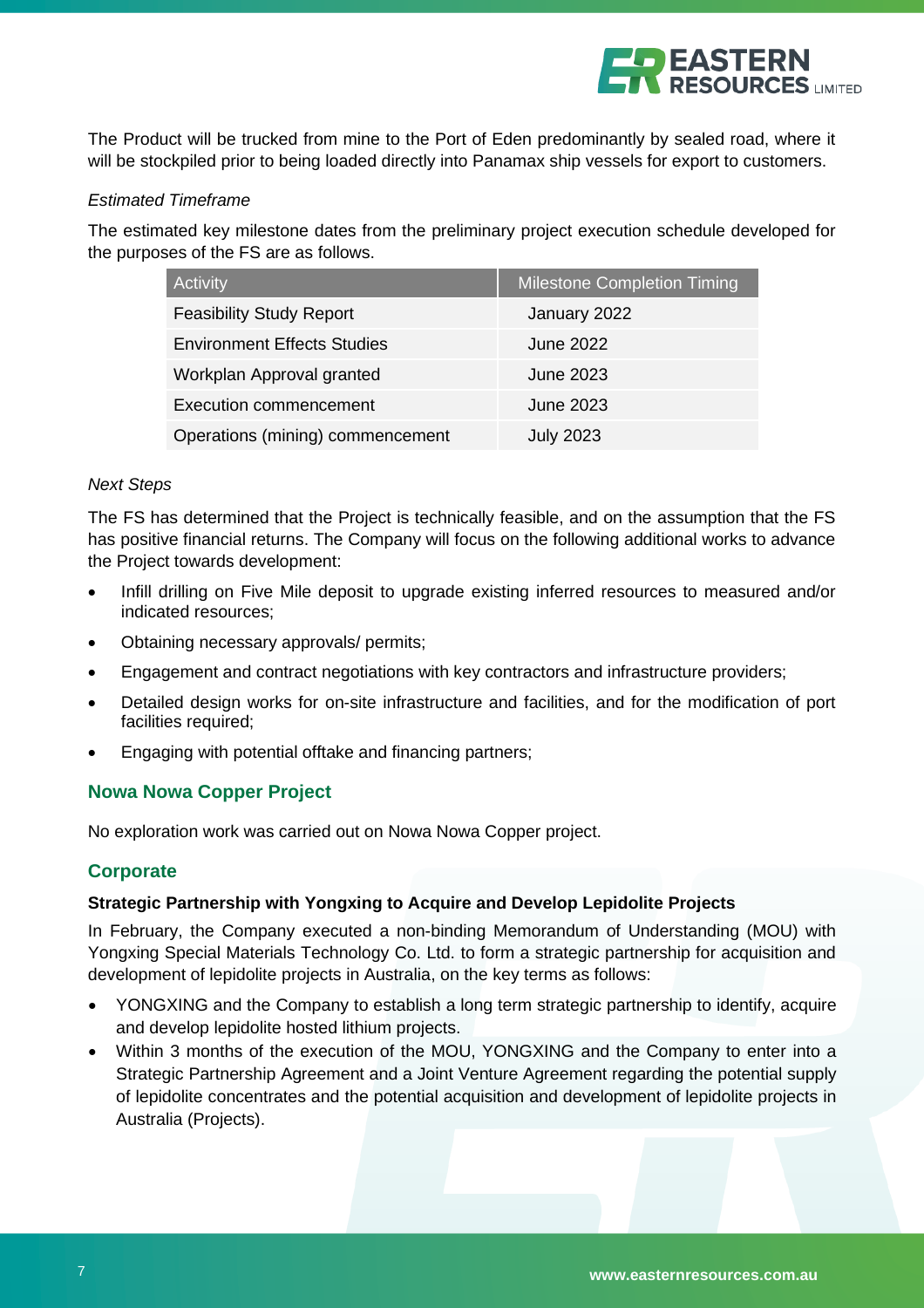

- YONGXING will be the exclusive partner of the Company and the Company will be the exclusive partner of YONGXING when either Party acquires and develops Projects. With mutual agreement by the Parties, a third party could join the parties to acquire and develop Projects.
- Before acquisition of the Projects, YONGXING and the Company to enter a joint venture (JV) outlining the mechanism and terms on which they will identify and acquire the Projects. The JV will be formed by the Company contributing A\$100,000 for a 60% interest in the JV and by YONGXING or its subsidiary contributing A\$900,000 for a 40% interest in the JV. The Parties will include terms for the extension or termination of the JV if there is no project acquisition within 12 months after formation.
- The JV will decide on acquisition of Projects and exploration activities as required. Including drilling, completing relevant permitting, feasibility studies and development of the Projects. The Parties will contribute to the costs of acquisition and operation of the JV on a pro rata basis, after the initial contributions referred to above.
- The Company will be the manager of the JV when (1) the Company has 35% or more interests in the JV, (2) a third party has 35% or less interest in the JV or (3) if YONGXING or its subsidiary sells part of its interests to a third party. Under any other circumstances, the Parties will negotiate to determine the manager of the JV.
- YONGXING will be granted a first right of refusal on offtake of all the Products on terms no less favourable to the JV than if the JV were to sell the Products to an independent third party in an arm's length transaction.

#### **Company Secretary Appointment/Retirement**

During this quarter, Mr Heath Roberts was appointed as Company Secretary, following the retirement of Mr Ian White. Mr Roberts is a Sydney based solicitor with over 25 years' experience as Company Secretary and/or Director of ASX listed entities.

## **New Project Search and Potential Acquisition**

A number of projects have been evaluated during the quarter, and the Company is in commercial discussions with various parties.

## **Financial Position**

The cash and cash equivalents at the end of the quarter was approximately \$4.85 million.

## **Related Party Payments**

During the quarter the Company made related party payments, at normal commercial rates, of \$46,667 (Excl GST) for Directors fees, and \$15,213 (Excl GST) for Company Secretarial services.

#### **Tenement Schedule as at Quarter End**

During the quarter, Gippsland Iron Pty Ltd, a wholly owned subsidiary of the Company, has withdrawn the application for EL5545, located in Nowa Nowa region, Victoria.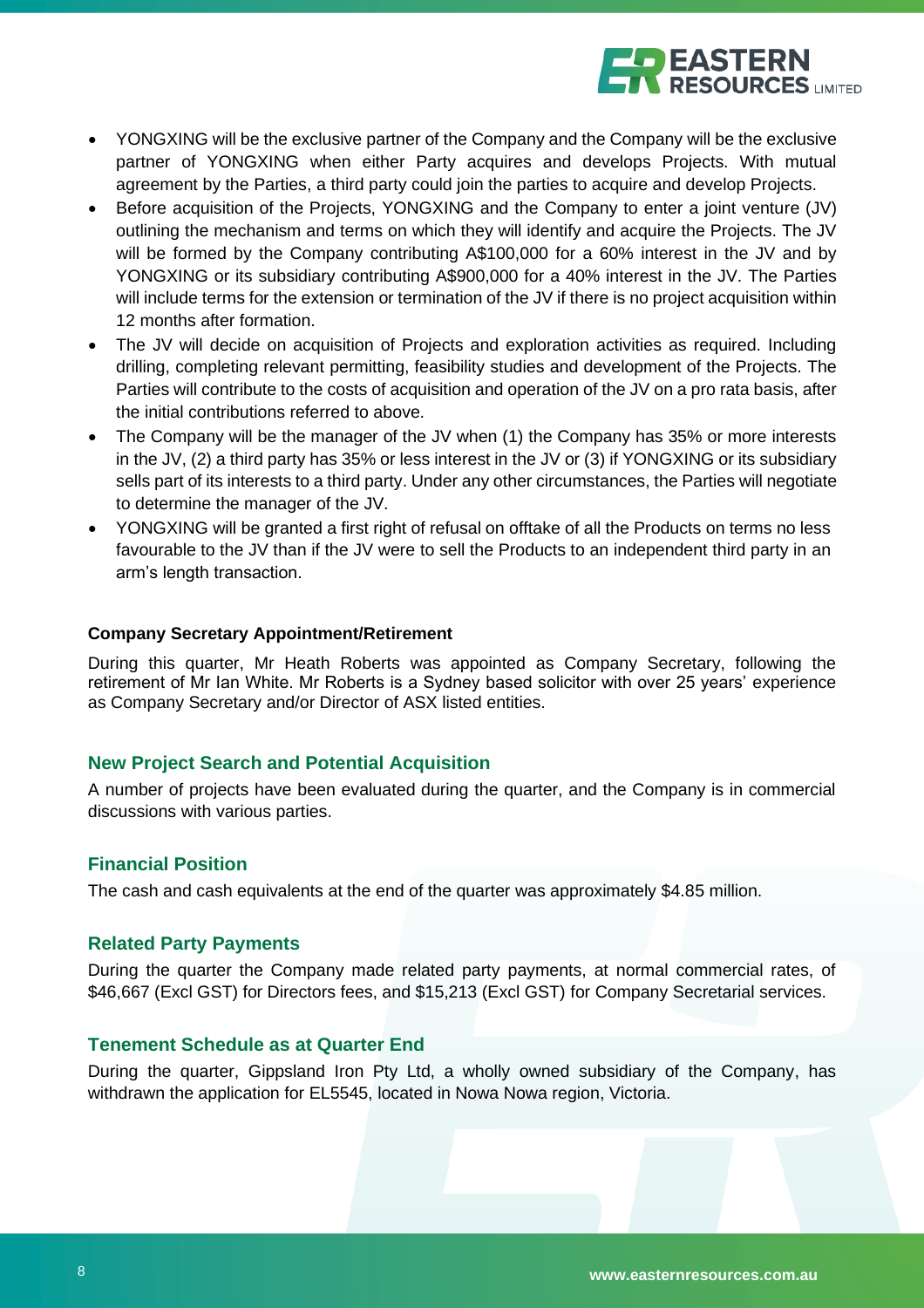

| <b>Tenement</b>                                    | <b>Status</b>     | Holder                  | <b>Current Interest</b> | <b>Notes</b> |  |  |  |  |  |  |  |
|----------------------------------------------------|-------------------|-------------------------|-------------------------|--------------|--|--|--|--|--|--|--|
| Nowa Nowa Project in Victoria                      |                   |                         |                         |              |  |  |  |  |  |  |  |
| EL006183                                           | Granted           | Gippsland Iron Pty Ltd  | 100%                    |              |  |  |  |  |  |  |  |
| RL006488                                           | Granted           | Gippsland Iron Pty Ltd  | 100%                    |              |  |  |  |  |  |  |  |
| MIN007876                                          | Under application | Gippsland Iron Pty Ltd  | 100%                    |              |  |  |  |  |  |  |  |
| Trigg Hill Project in Western Australia            |                   |                         |                         |              |  |  |  |  |  |  |  |
| E47/5728                                           | Granted           | Eastern Resources Ltd   | $0\%$                   |              |  |  |  |  |  |  |  |
| <b>Taylor Lookout Project in Western Australia</b> |                   |                         |                         |              |  |  |  |  |  |  |  |
| E80/5066                                           | Granted           | Eastern Lithium Pty Ltd | $0\%$                   | 2            |  |  |  |  |  |  |  |

- *EL: Exploration Licence*
- *RL: Retention Licence*

*MIN: Mining Licence*

*E: Exploration Licence*

*Gippsland Iron Pty Ltd and Eastern Lithium Pty Ltd are wholly owned subsidiaries of Eastern Resources Ltd.*

*Notes:* 

- *1. Subject to Heads of Agreement with Amery Holdings Pty Ltd announced on 4 August 2021 to earn up an 100% interest in E45/5728*
- *2. Subject to Heads of Agreement with Legacy Iron Ore Ltd announced on 28 February 2022 to earn up an 85% Lithium Rights in E80/5066*

# **Subsequent to Quarter End**

In April 2022, the Company has completed its due diligence on the Taylor Lookout Lithium-Tantalum Project. All transaction conditions precedent of the HOA announced on 28 February 2022 have now been satisfied/waived by Legacy Iron Ltd and the Company.

The Company has recently undertaken due diligence on the Project and was pleased to identify numerous outcropping pegmatites during the site visit.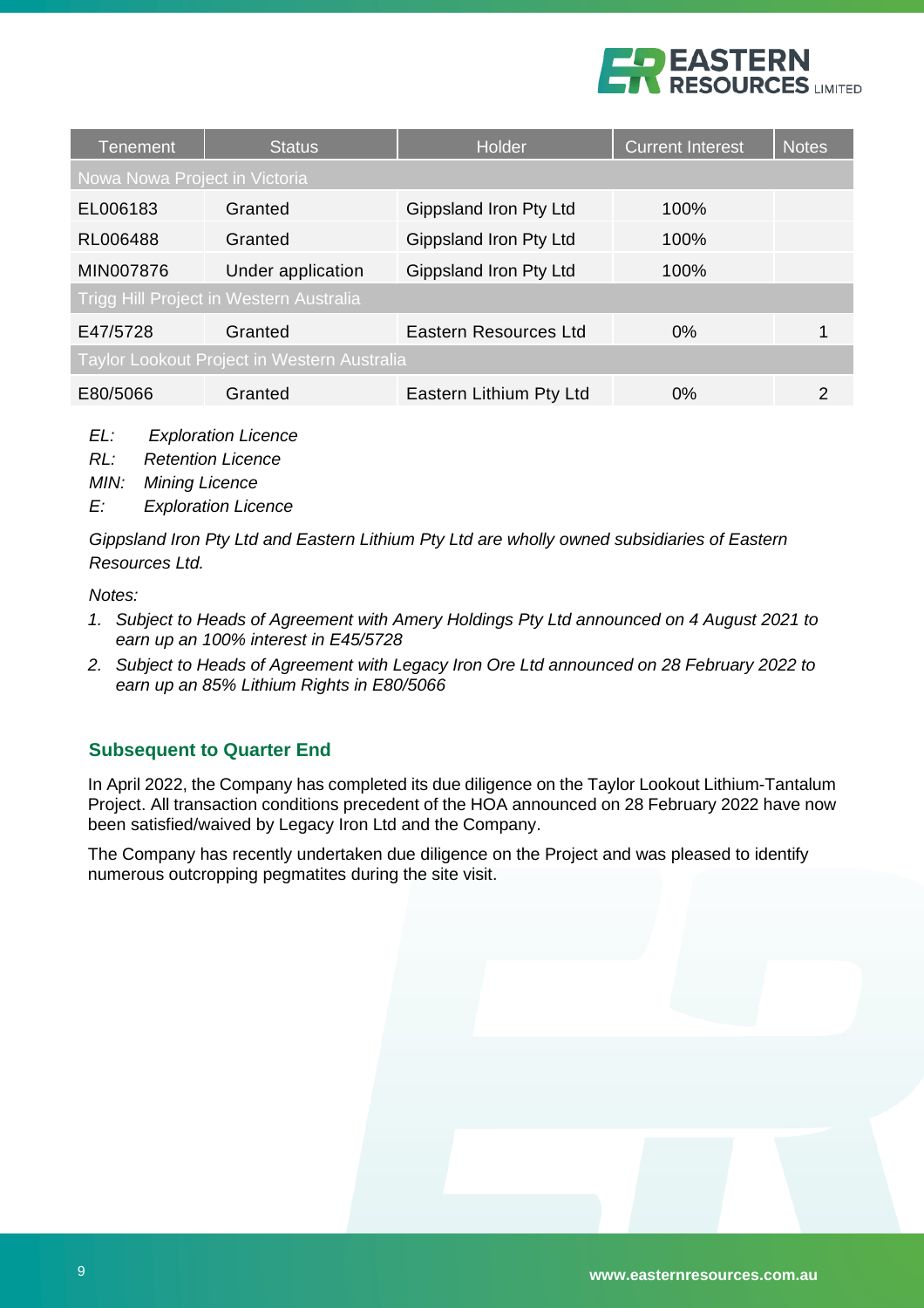



Figure 5 Pegmatites noted in the Project

A 12-month work program has been planned, and an exploration contractor has been secured to ensure field work to commence in June quarter.

## **Reference to the Company's previous ASX announcements:**

- 21 May 2014: Resource Upgrade at Nowa Nowa Project
- 4 August 2021: Eastern Resources Acquires Option to Purchase Nowa Nowa Iron Project
- 24 January 2022: Positive Feasibility Study for Nowa Nowa Iron Project
- 27 January 2022: Nowa Nowa Application for ML and EES Commencement
- 22 February 2022: Grant of Trigg Hill Exploration Licence
- 25 February 2022: MOU with Yongxing on Lepidolite Project
- 28 February 2022: Eastern Resources Acquires Lithium Tantalum Project
- 11 April 2022: Taylor Lookout Project Due Diligence Completed

The Company confirms that it is not aware of any new information or data that materially affects the information included in the previous market announcements and that all material assumptions and technical parameters underpinning the estimates in the relevant market announcement continue to apply and have not materially changed.